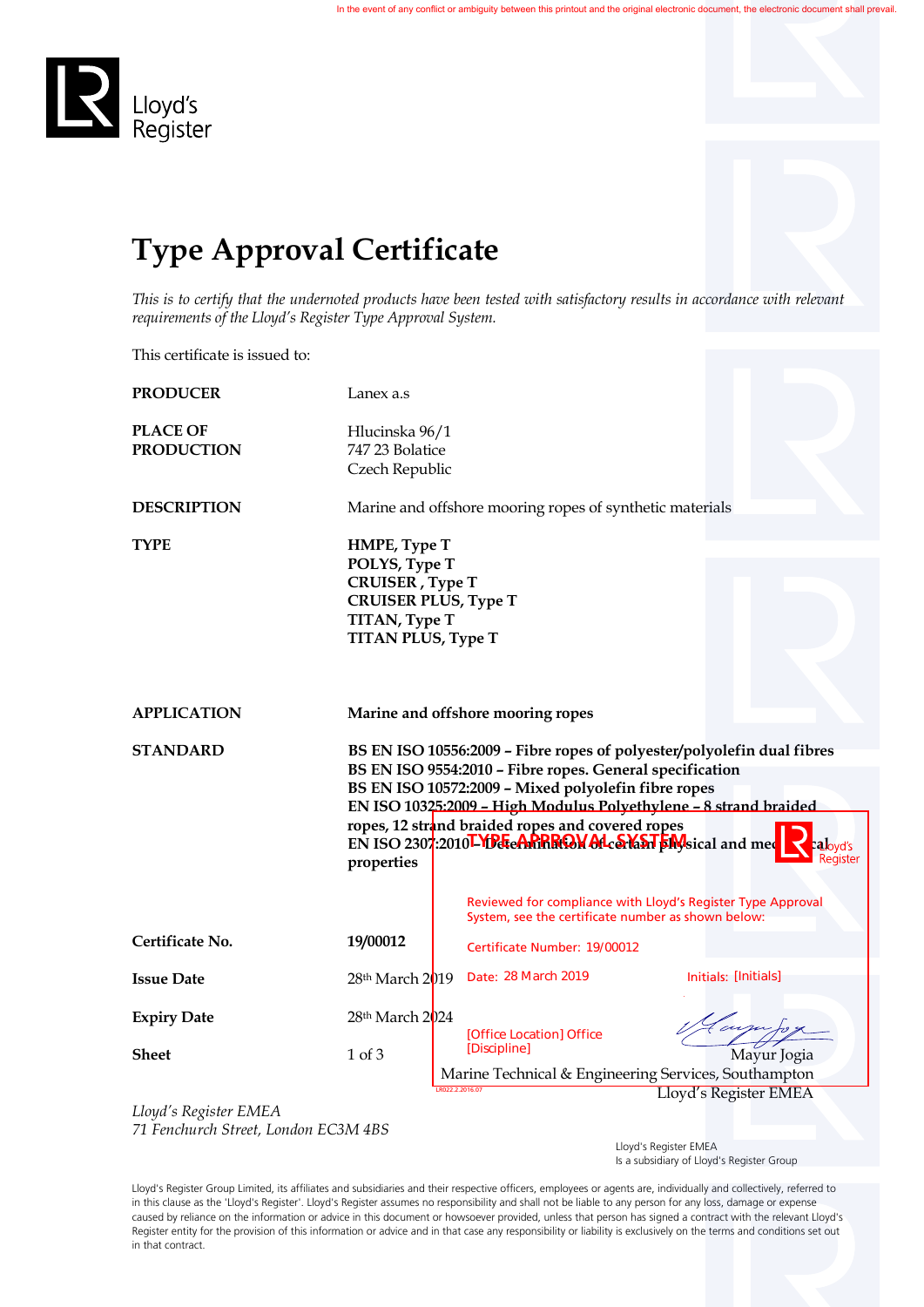

**RATINGS HMPE Type T:** Diameter (mm): 16mm to 40mm<br>Minimum breaking strength (kN): 260.00 to 1260.00 **Minimum breaking strength (kN): Make up: 12 strand braided**

> **POLYS Type T: Diameter (mm):** 18mm to 48mm<br>Minimum breaking strength (kN): 65.00 to 397.00 **Minimum breaking strength (kN):**<br>Make up:

**CRUISER Type T: Diameter (mm):** 18mm to 48mm<br>Minimum breaking strength (kN): 70.00 to 468.00 **Minimum breaking strength (kN): Make up: 12 strand braided**

**CRUISER PLUS Type T: Diameter (mm):** 16mm to 48mm<br>Minimum breaking strength (kN): 73.00 to 553.00 **Minimum breaking strength (kN): Make up: 12 strand braided**

**TITAN Type T: Diameter (mm): 18mm to 48mm Minimum breaking strength (kN): Make up: 12 strand braided**

**Make up: 12 strand braided**

|                     | <b>TYPE APPROVAL SYSTEM</b>                                                                                       | <mark>Ll</mark> oyd's<br>Register |  |
|---------------------|-------------------------------------------------------------------------------------------------------------------|-----------------------------------|--|
|                     | Reviewed for compliance with Lloyd's Register Type Approval<br>System, see the certificate number as shown below: |                                   |  |
|                     | Certificate Number: 19/00012                                                                                      |                                   |  |
|                     | Date: 28 March 2019                                                                                               | Initials: [Initials]              |  |
| $28th$ March $2019$ |                                                                                                                   |                                   |  |
| 28th March 2024     | [Office Location] Office<br>[Discipline]                                                                          | arju to x                         |  |
| $2$ of $3$          |                                                                                                                   | Mayur Jogia                       |  |
|                     | Marine Technical & Engineering Services, Southampton<br>Lloyd's Register EMEA                                     |                                   |  |
|                     |                                                                                                                   |                                   |  |
|                     | 19/00012                                                                                                          |                                   |  |

*Lloyd's Register EMEA 71 Fenchurch Street, London EC3M 4BS*

 Lloyd's Register EMEA Is a subsidiary of Lloyd's Register Group

Lloyd's Register Group Limited, its affiliates and subsidiaries and their respective officers, employees or agents are, individually and collectively, referred to in this clause as the 'Lloyd's Register'. Lloyd's Register assumes no responsibility and shall not be liable to any person for any loss, damage or expense caused by reliance on the information or advice in this document or howsoever provided, unless that person has signed a contract with the relevant Lloyd's Register entity for the provision of this information or advice and in that case any responsibility or liability is exclusively on the terms and conditions set out in that contract.